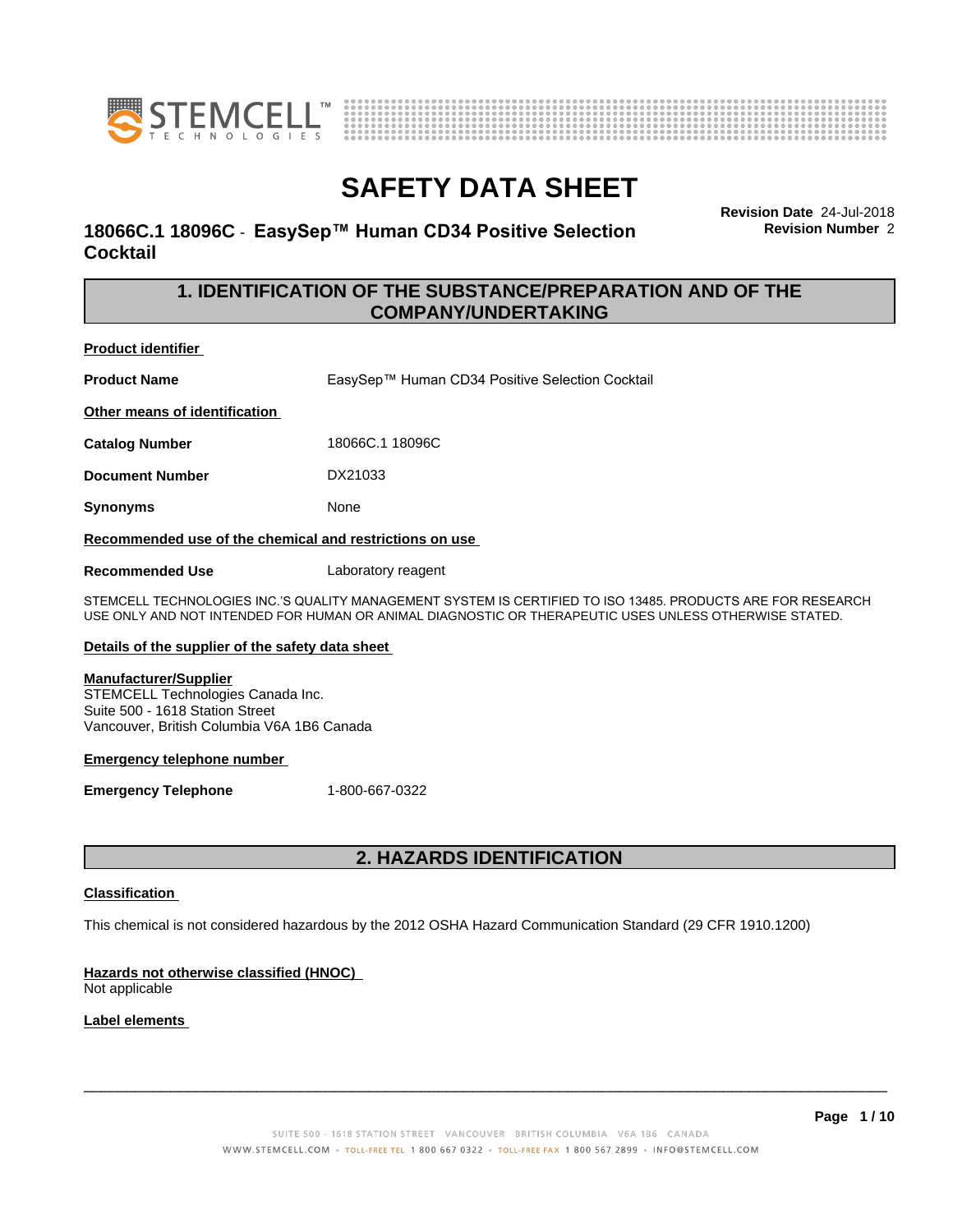



# \_\_\_\_\_\_\_\_\_\_\_\_\_\_\_\_\_\_\_\_\_\_\_\_\_\_\_\_\_\_\_\_\_\_\_\_\_\_\_\_\_\_\_\_\_\_\_\_\_\_\_\_\_\_\_\_\_\_\_\_\_\_\_\_\_\_\_\_\_\_\_\_\_\_\_\_\_\_\_\_\_\_\_\_\_\_\_\_\_\_\_\_\_ **Revision Date** 24-Jul-2018 **18066C.1 18096C - EasySep™ Human CD34 Positive Selection Fundally Revision Number 2 Cocktail**

**Revision Number** 2

**Hazard statements** Not a hazardous substance or mixture according to the Globally Harmonized System (GHS) The product contains no substances which at their given concentration, are considered to be hazardous to health. **Appearance** Clear **Physical state** Liquid **Odor** No information available

**Other Information**

Not applicable

**Unknown acute toxicity** 0 % of the mixture consists of ingredient(s) of unknown toxicity

0 % of the mixture consists of ingredient(s) of unknown acute oral toxicity

0 % of the mixture consists of ingredient(s) of unknown acute dermal toxicity

0 % of the mixture consists of ingredient(s) of unknown acute inhalation toxicity (gas)

0 % of the mixture consists of ingredient(s) of unknown acute inhalation toxicity (vapor)

0 % of the mixture consists of ingredient(s) of unknown acute inhalation toxicity (dust/mist)

### **3. COMPOSITION/INFORMATION ON INGREDIENTS**

### **Substance**

Not applicable.

### **Mixture**

Not a hazardous substance or mixture according to the Globally Harmonized System (GHS)

\*The exact percentage (concentration) of composition has been withheld as a trade secret.

# **4. FIRST AID MEASURES**

### **Description of first aid measures**

**Inhalation** Remove to fresh air.

**Eye contact Rinse thoroughly with plenty of water for at least 15 minutes, lifting lower and upper eyelids.** Consult a physician.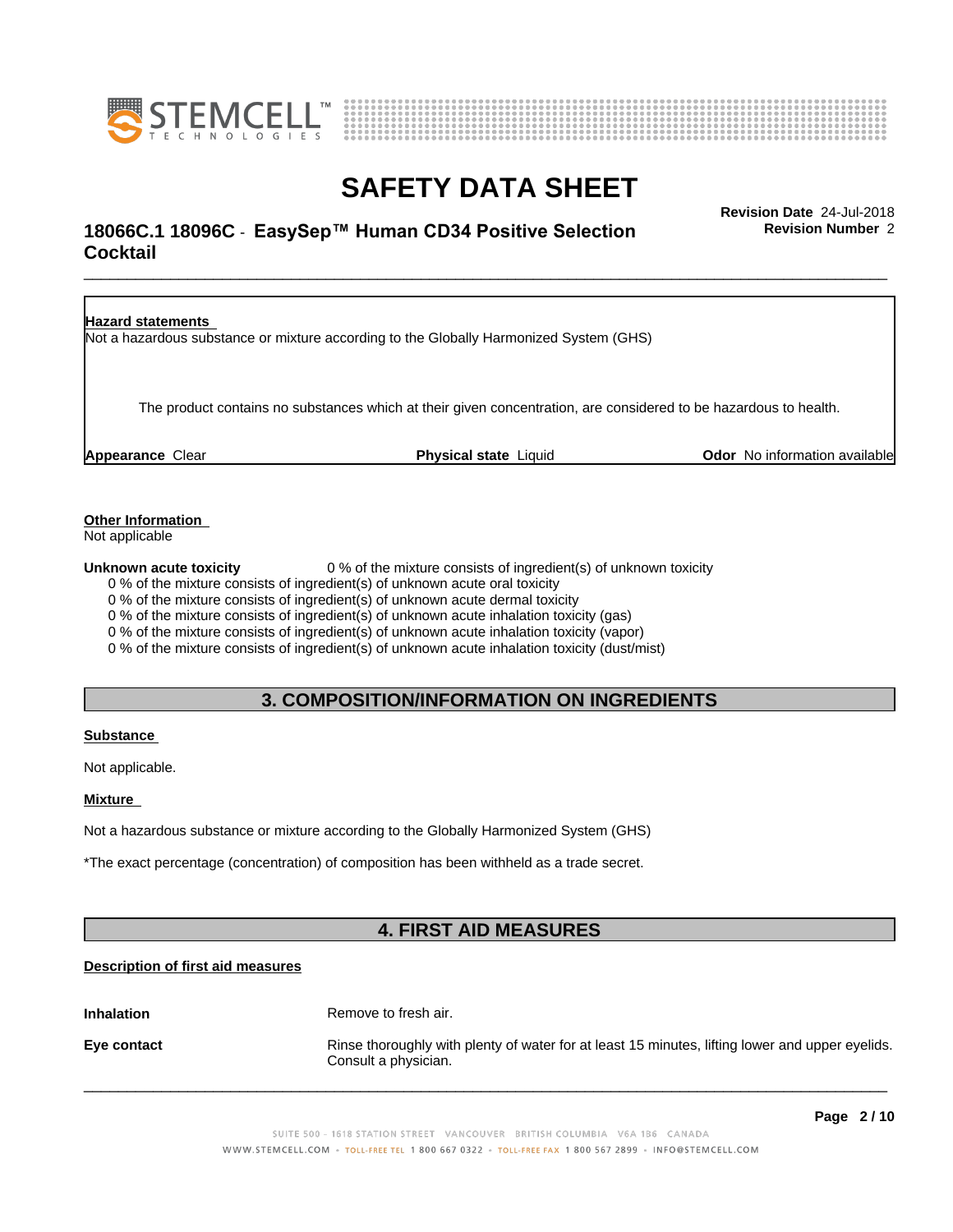



# **SAFETY DATA SHEET**<br>Revision Date 24-Jul-2018

# \_\_\_\_\_\_\_\_\_\_\_\_\_\_\_\_\_\_\_\_\_\_\_\_\_\_\_\_\_\_\_\_\_\_\_\_\_\_\_\_\_\_\_\_\_\_\_\_\_\_\_\_\_\_\_\_\_\_\_\_\_\_\_\_\_\_\_\_\_\_\_\_\_\_\_\_\_\_\_\_\_\_\_\_\_\_\_\_\_\_\_\_\_ **Revision Date** 24-Jul-2018 **18066C.1 18096C - EasySep™ Human CD34 Positive Selection Fundally Revision Number 2 Cocktail**

**Skin contact** Wash skin with soap and water. **Ingestion Clean mouth with water and drink afterwards plenty of water. Most important symptoms and effects, both acute and delayed Symptoms** No information available. **Indication of any immediate medical attention and special treatment needed Note to physicians** Treat symptomatically. **5. FIRE-FIGHTING MEASURES Suitable Extinguishing Media** Use extinguishing measures that are appropriate to local circumstances and the surrounding environment. **Unsuitable extinguishing media** CAUTION: Use of water spray when fighting fire may be inefficient. **Specific hazards arising from the chemical** No information available. **Explosion data Sensitivity to Mechanical Impact** None. **Sensitivity to Static Discharge** None. **Special protective equipment for** Firefighters should wear self-contained breathing apparatus and full firefighting turnout

### **6. ACCIDENTAL RELEASE MEASURES**

gear. Use personal protection equipment.

#### **Personal precautions, protective equipment and emergency procedures**

**Personal precautions** Ensure adequate ventilation.

### **Environmental precautions**

**fire-fighters**

**Environmental precautions** See Section 12 for additional Ecological Information.

### **Methods and material for containment and cleaning up**

 $\overline{\phantom{a}}$  ,  $\overline{\phantom{a}}$  ,  $\overline{\phantom{a}}$  ,  $\overline{\phantom{a}}$  ,  $\overline{\phantom{a}}$  ,  $\overline{\phantom{a}}$  ,  $\overline{\phantom{a}}$  ,  $\overline{\phantom{a}}$  ,  $\overline{\phantom{a}}$  ,  $\overline{\phantom{a}}$  ,  $\overline{\phantom{a}}$  ,  $\overline{\phantom{a}}$  ,  $\overline{\phantom{a}}$  ,  $\overline{\phantom{a}}$  ,  $\overline{\phantom{a}}$  ,  $\overline{\phantom{a}}$ 

**Revision Number** 2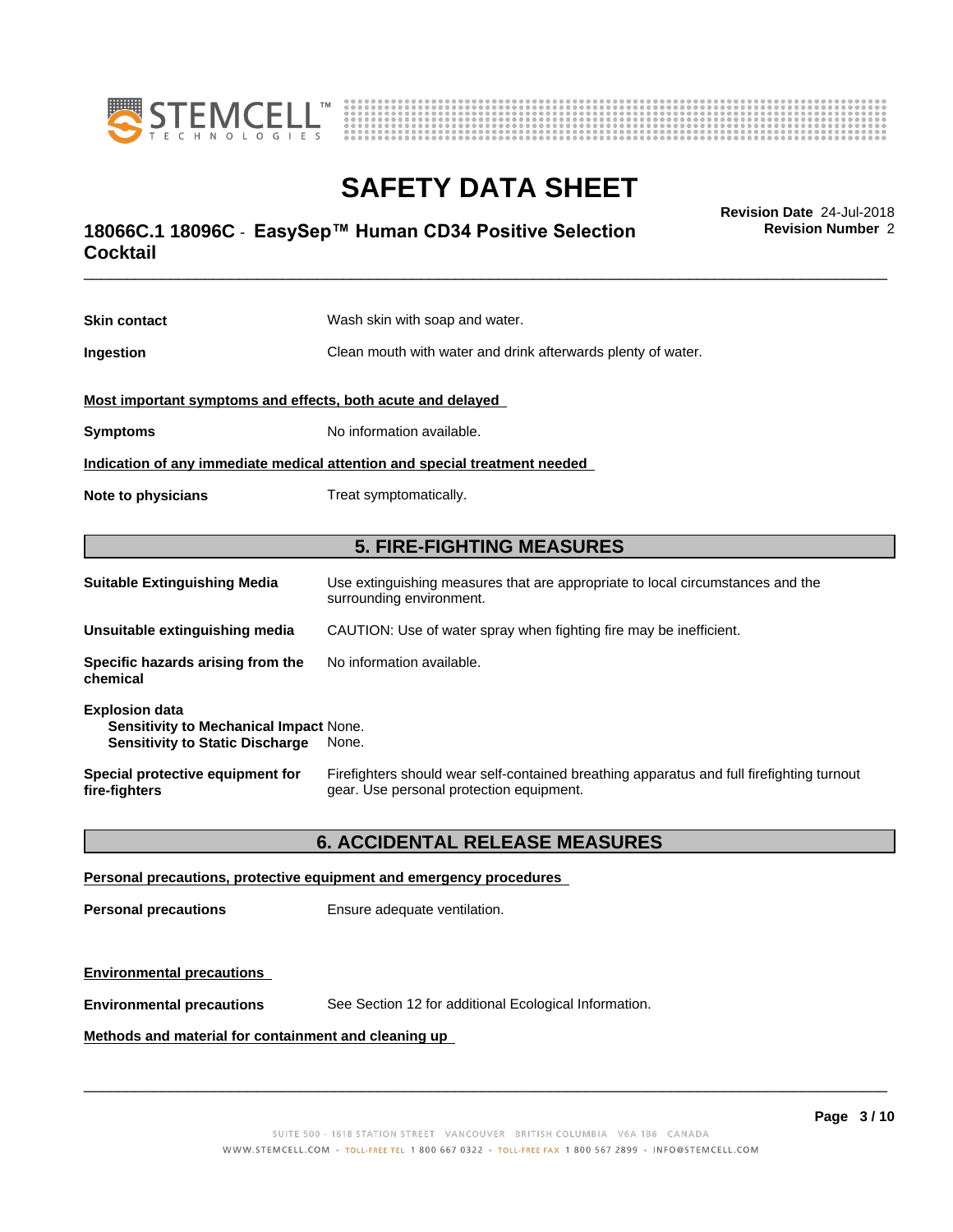



# \_\_\_\_\_\_\_\_\_\_\_\_\_\_\_\_\_\_\_\_\_\_\_\_\_\_\_\_\_\_\_\_\_\_\_\_\_\_\_\_\_\_\_\_\_\_\_\_\_\_\_\_\_\_\_\_\_\_\_\_\_\_\_\_\_\_\_\_\_\_\_\_\_\_\_\_\_\_\_\_\_\_\_\_\_\_\_\_\_\_\_\_\_ **Revision Date** 24-Jul-2018 **18066C.1 18096C - EasySep™ Human CD34 Positive Selection Fundally Revision Number 2 Cocktail**

**Revision Number** 2

| <b>Methods for containment</b>         | Prevent further leakage or spillage if safe to do so.                                |
|----------------------------------------|--------------------------------------------------------------------------------------|
| Methods for cleaning up                | Pick up and transfer to properly labeled containers.                                 |
| <b>Prevention of secondary hazards</b> | Clean contaminated objects and areas thoroughly observing environmental regulations. |

### **7. HANDLING AND STORAGE**

### **Precautions for safe handling**

**Advice on safe handling** Handle in accordance with good industrial hygiene and safety practice.

### **Conditions for safe storage, including any incompatibilities**

**Storage Conditions** Keep containers tightly closed in a dry, cool and well-ventilated place.

# **8. EXPOSURE CONTROLS/PERSONAL PROTECTION**

| <b>Control parameters</b>               |                                                                                                                                                                             |
|-----------------------------------------|-----------------------------------------------------------------------------------------------------------------------------------------------------------------------------|
| <b>Exposure Limits</b>                  | This product, as supplied, does not contain any hazardous materials with occupational<br>exposure limits established by the region specific regulatory bodies.              |
| <b>Appropriate engineering controls</b> |                                                                                                                                                                             |
| <b>Engineering controls</b>             | <b>Showers</b><br>Eyewash stations<br>Ventilation systems.                                                                                                                  |
|                                         | Individual protection measures, such as personal protective equipment                                                                                                       |
| Eye/face protection                     | No special protective equipment required.                                                                                                                                   |
| Skin and body protection                | No special protective equipment required.                                                                                                                                   |
| <b>Respiratory protection</b>           | No protective equipment is needed under normal use conditions. If exposure limits are<br>exceeded or irritation is experienced, ventilation and evacuation may be required. |
| <b>Other protection</b>                 | This product contains material derived from human plasma. Donors have been tested and                                                                                       |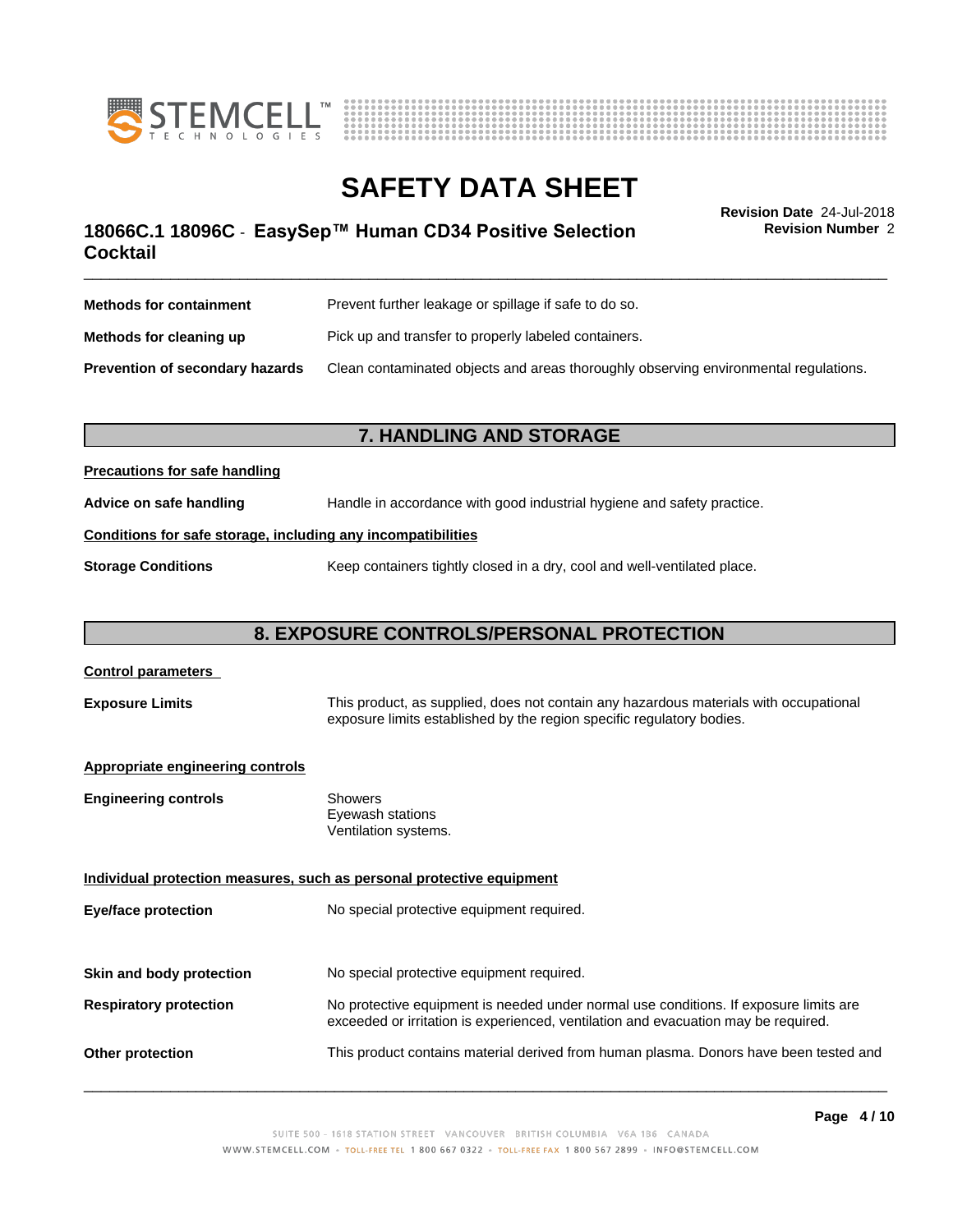



# \_\_\_\_\_\_\_\_\_\_\_\_\_\_\_\_\_\_\_\_\_\_\_\_\_\_\_\_\_\_\_\_\_\_\_\_\_\_\_\_\_\_\_\_\_\_\_\_\_\_\_\_\_\_\_\_\_\_\_\_\_\_\_\_\_\_\_\_\_\_\_\_\_\_\_\_\_\_\_\_\_\_\_\_\_\_\_\_\_\_\_\_\_ **Revision Date** 24-Jul-2018 **18066C.1 18096C - EasySep™ Human CD34 Positive Selection Fundally Revision Number 2 Cocktail**

found negative for HIV-1 and -2, hepatitis B, and hepatitis C prior to donation. However, this product should be considered potentially infectious. Use controls and personal protection appropriate for biohazardous infectious materials, as described in: Canadian Biosafety Standards and Guidelines (CBSG), Second Edition.

**General hygiene considerations** Handle in accordance with good industrial hygiene and safety practice.

### **9. PHYSICAL AND CHEMICAL PROPERTIES**

 $\boldsymbol{\mathsf{operties}}$ 

| information on basic physical and chemical properties |                          |                  |
|-------------------------------------------------------|--------------------------|------------------|
| <b>Physical state</b>                                 | Liquid                   |                  |
| Appearance                                            | Clear                    |                  |
| Color                                                 | No information available |                  |
| Odor                                                  | No information available |                  |
| <b>Odor threshold</b>                                 | No information available |                  |
|                                                       |                          |                  |
| <b>Property</b>                                       | Values                   | Remarks • Method |
| рH                                                    | No data available        | None known       |
| Melting point / freezing point                        | No data available        | None known       |
| Boiling point / boiling range                         | No data available        | None known       |
| <b>Flash point</b>                                    | No data available        | None known       |
| <b>Evaporation rate</b>                               | No data available        | None known       |
| Flammability (solid, gas)                             | No data available        | None known       |
| <b>Flammability Limit in Air</b>                      |                          | None known       |
| <b>Upper flammability limit:</b>                      | No data available        |                  |
| Lower flammability limit:                             | No data available        |                  |
| Vapor pressure                                        | No data available        | None known       |
| <b>Vapor density</b>                                  | No data available        | None known       |
| <b>Relative density</b>                               | No data available        | None known       |
| <b>Water solubility</b>                               | No data available        | None known       |
| Solubility in other solvents                          | No data available        | None known       |
| <b>Partition coefficient</b>                          | No data available        | None known       |
| <b>Autoignition temperature</b>                       | No data available        | None known       |
| <b>Decomposition temperature</b>                      | No data available        | None known       |
| <b>Kinematic viscosity</b>                            | No data available        | None known       |
| <b>Dynamic viscosity</b>                              | No data available        | None known       |
| <b>Explosive properties</b>                           | No information available |                  |
| <b>Oxidizing properties</b>                           | No information available |                  |
|                                                       |                          |                  |
| <b>Other Information</b>                              |                          |                  |

**Softening point** No information available **Molecular weight** No information available **Molecular formula No information available**<br>**VOC Content (%)** No information available **VOC Content (%)** No information available **Liquid Density** No information available **Bulk density** No information available

#### **Remarks** • Method

 $\overline{\phantom{a}}$  ,  $\overline{\phantom{a}}$  ,  $\overline{\phantom{a}}$  ,  $\overline{\phantom{a}}$  ,  $\overline{\phantom{a}}$  ,  $\overline{\phantom{a}}$  ,  $\overline{\phantom{a}}$  ,  $\overline{\phantom{a}}$  ,  $\overline{\phantom{a}}$  ,  $\overline{\phantom{a}}$  ,  $\overline{\phantom{a}}$  ,  $\overline{\phantom{a}}$  ,  $\overline{\phantom{a}}$  ,  $\overline{\phantom{a}}$  ,  $\overline{\phantom{a}}$  ,  $\overline{\phantom{a}}$ 

**Revision Number** 2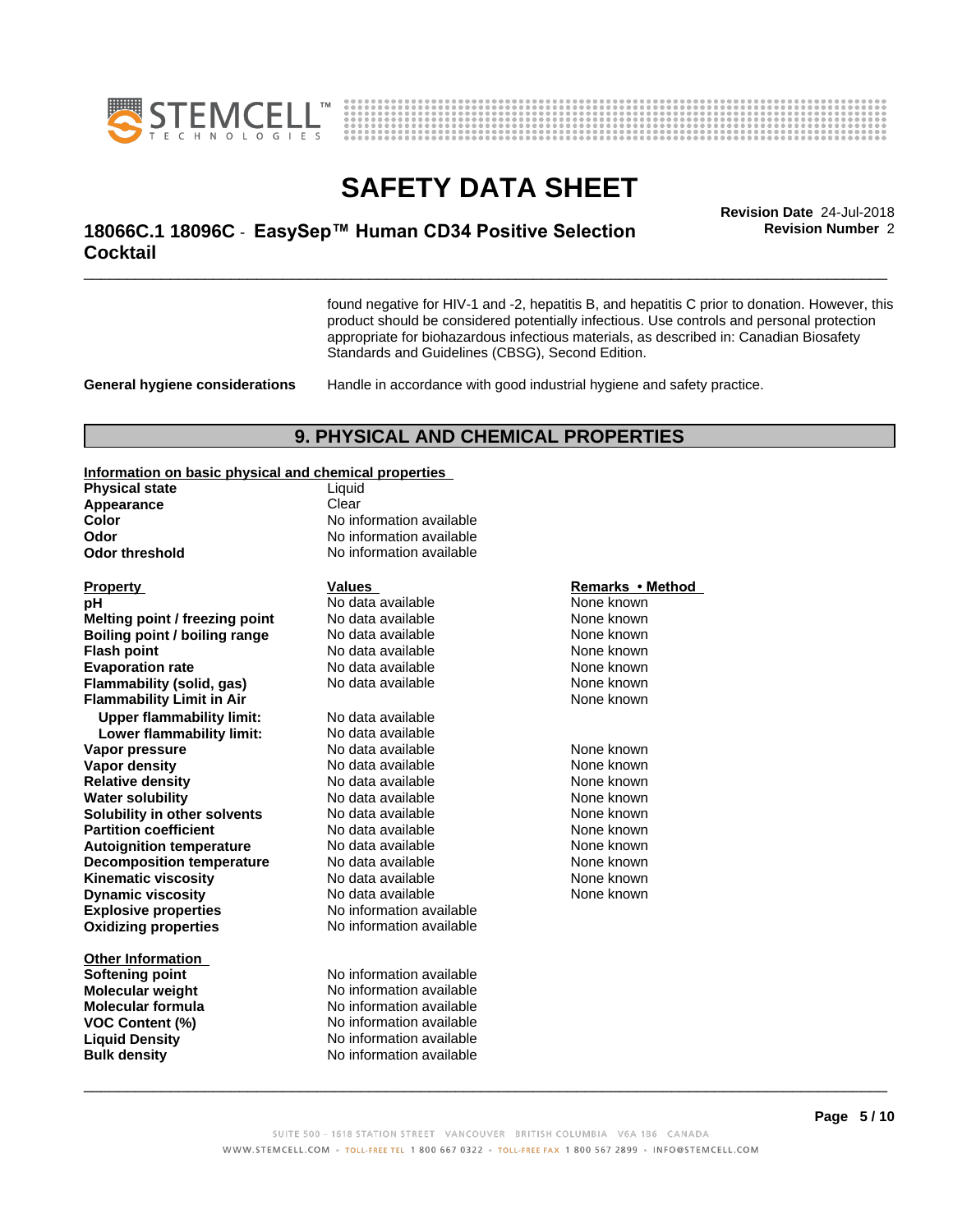



# \_\_\_\_\_\_\_\_\_\_\_\_\_\_\_\_\_\_\_\_\_\_\_\_\_\_\_\_\_\_\_\_\_\_\_\_\_\_\_\_\_\_\_\_\_\_\_\_\_\_\_\_\_\_\_\_\_\_\_\_\_\_\_\_\_\_\_\_\_\_\_\_\_\_\_\_\_\_\_\_\_\_\_\_\_\_\_\_\_\_\_\_\_ **Revision Date** 24-Jul-2018 **18066C.1 18096C - EasySep™ Human CD34 Positive Selection Fundally Revision Number 2 Cocktail**

**Revision Number** 2

### **10. STABILITY AND REACTIVITY**

| <b>Reactivity</b>                  | No information available.                 |
|------------------------------------|-------------------------------------------|
| <b>Chemical stability</b>          | Stable under normal conditions.           |
| Possibility of hazardous reactions | None under normal processing.             |
| <b>Conditions to avoid</b>         | None known based on information supplied. |
| Incompatible materials             | None known based on information supplied. |
|                                    |                                           |

**Hazardous decomposition products** None known based on information supplied.

### **11. TOXICOLOGICAL INFORMATION**

### **Information on likely routes of exposure**

| <b>Product Information</b> |  |
|----------------------------|--|
|----------------------------|--|

| <b>Inhalation</b>   | Specific test data for the substance or mixture is not available.           |
|---------------------|-----------------------------------------------------------------------------|
| Eye contact         | Specific test data for the substance or mixture is not available.           |
| <b>Skin contact</b> | Specific test data for the substance or mixture is not available.           |
| Ingestion           | Specific test data for the substance or mixture is not available.           |
|                     | mutama salatad ta tha nkusiaal, akamiaal and taylaalagiaal akasaatasiatiga. |

**<u>Symptoms related to the physical, chemical and toxicological characteristics</u>** 

**Symptoms** No information available.

### **Numerical measures of toxicity**

#### **Acute toxicity**

- **Unknown acute toxicity** 0 % of the mixture consists of ingredient(s) of unknown toxicity
	- 0 % of the mixture consists of ingredient(s) of unknown acute oral toxicity
	- $0$  % of the mixture consists of ingredient(s) of unknown acute dermal toxicity

0 % of the mixture consists of ingredient(s) of unknown acute inhalation toxicity (gas)

0 % of the mixture consists of ingredient(s) of unknown acute inhalation toxicity (vapor)

0 % of the mixture consists of ingredient(s) of unknown acute inhalation toxicity (dust/mist)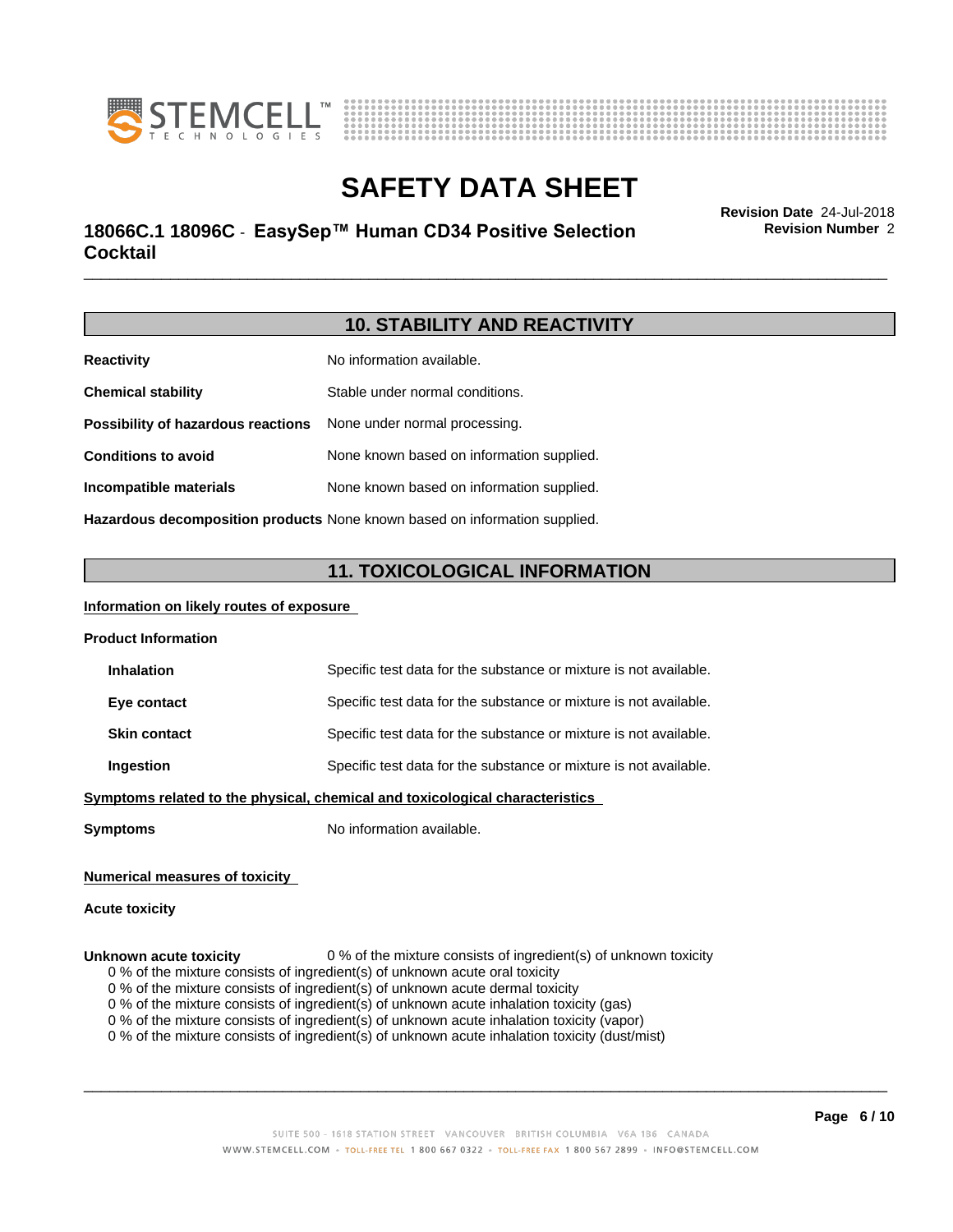



# \_\_\_\_\_\_\_\_\_\_\_\_\_\_\_\_\_\_\_\_\_\_\_\_\_\_\_\_\_\_\_\_\_\_\_\_\_\_\_\_\_\_\_\_\_\_\_\_\_\_\_\_\_\_\_\_\_\_\_\_\_\_\_\_\_\_\_\_\_\_\_\_\_\_\_\_\_\_\_\_\_\_\_\_\_\_\_\_\_\_\_\_\_ **Revision Date** 24-Jul-2018 **18066C.1 18096C - EasySep™ Human CD34 Positive Selection Fundally Revision Number 2 Cocktail**

**Revision Number** 2

**Delayed and immediate effects as well as chronic effects from short and long-term exposure**

| <b>Skin corrosion/irritation</b>  | No information available. |
|-----------------------------------|---------------------------|
| Serious eye damage/eye irritation | No information available. |
| Respiratory or skin sensitization | No information available. |
| Germ cell mutagenicity            | No information available. |
| Carcinogenicity                   | No information available. |
| <b>Reproductive toxicity</b>      | No information available. |
| <b>STOT - single exposure</b>     | No information available. |
| <b>STOT - repeated exposure</b>   | No information available. |
| <b>Aspiration hazard</b>          | No information available. |

# **12. ECOLOGICAL INFORMATION**

| <b>Ecotoxicity</b>                   | ٠                                  |
|--------------------------------------|------------------------------------|
| <b>Persistence and degradability</b> | No information available.          |
| <b>Bioaccumulation</b>               | There is no data for this product. |
| Other adverse effects                | No information available.          |

### **13. DISPOSAL CONSIDERATIONS**

| Waste treatment methods                |                                                                                                                    |
|----------------------------------------|--------------------------------------------------------------------------------------------------------------------|
| Waste from residues/unused<br>products | Dispose of in accordance with local regulations. Dispose of waste in accordance with<br>environmental legislation. |
| <b>Contaminated packaging</b>          | Do not reuse empty containers.                                                                                     |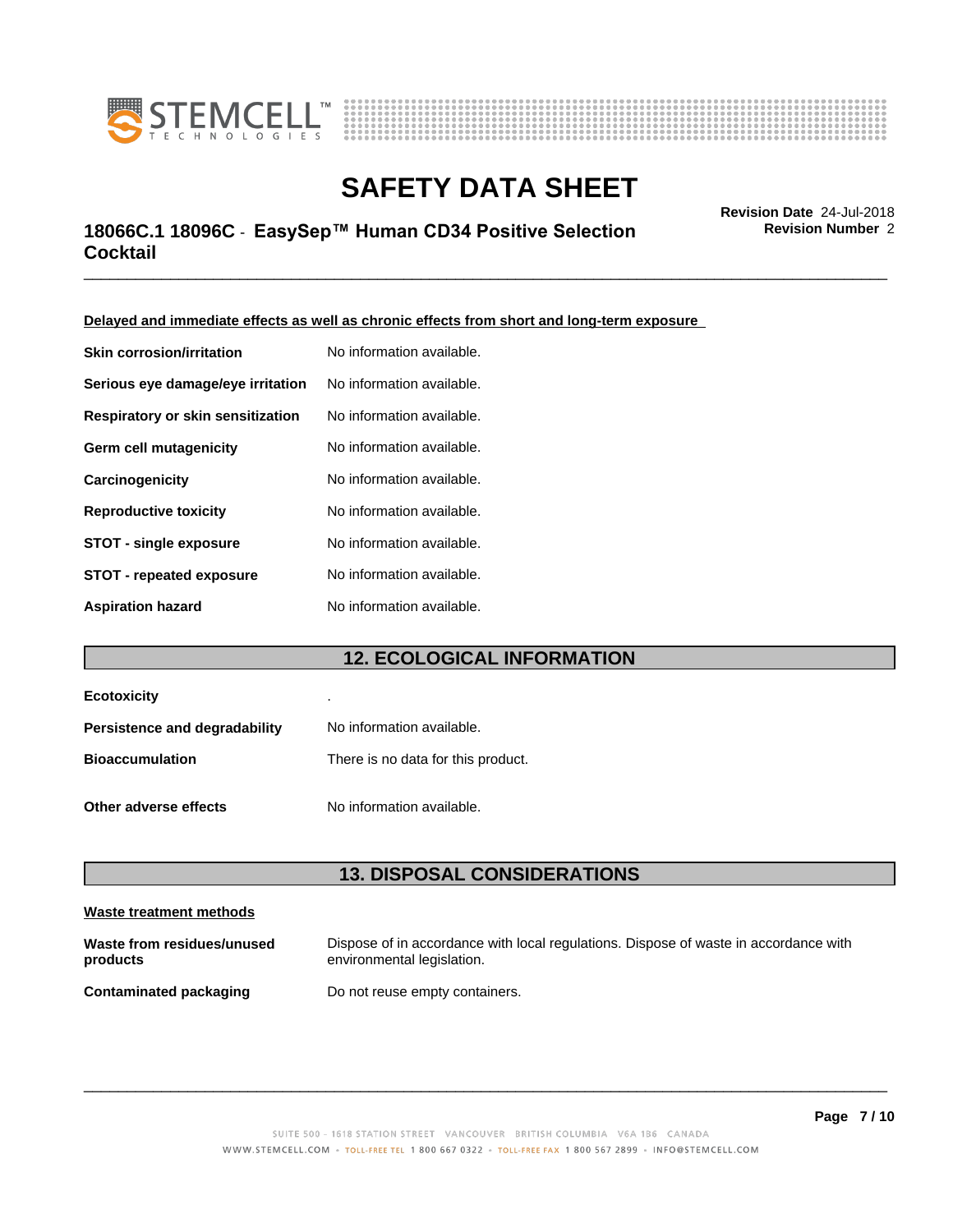



# \_\_\_\_\_\_\_\_\_\_\_\_\_\_\_\_\_\_\_\_\_\_\_\_\_\_\_\_\_\_\_\_\_\_\_\_\_\_\_\_\_\_\_\_\_\_\_\_\_\_\_\_\_\_\_\_\_\_\_\_\_\_\_\_\_\_\_\_\_\_\_\_\_\_\_\_\_\_\_\_\_\_\_\_\_\_\_\_\_\_\_\_\_ **Revision Date** 24-Jul-2018 **18066C.1 18096C - EasySep™ Human CD34 Positive Selection Fundally Revision Number 2 Cocktail**

# **14. TRANSPORT INFORMATION**

| <b>DOT</b>  | Not regulated |
|-------------|---------------|
| <b>TDG</b>  | Not regulated |
| <b>MEX</b>  | Not regulated |
| ICAO (air)  | Not regulated |
| <b>IATA</b> | Not regulated |
| <b>IMDG</b> | Not regulated |
| <b>RID</b>  | Not regulated |
| <b>ADR</b>  | Not regulated |
| <b>ADN</b>  | Not regulated |

### **15. REGULATORY INFORMATION**

| <b>International Inventories</b> |                 |
|----------------------------------|-----------------|
| <b>TSCA</b>                      | Does not comply |
| <b>DSL/NDSL</b>                  | Does not comply |
| <b>EINECS/ELINCS</b>             | Does not comply |
| <b>ENCS</b>                      | Does not comply |
| <b>IECSC</b>                     | Does not comply |
| <b>KECL</b>                      | Does not comply |
| <b>PICCS</b>                     | Does not comply |
| <b>AICS</b>                      | Does not comply |

 **Legend:**

 **TSCA** - United States Toxic Substances Control Act Section 8(b) Inventory

 **DSL/NDSL** - Canadian Domestic Substances List/Non-Domestic Substances List

 **EINECS/ELINCS** - European Inventory of Existing Chemical Substances/European List of Notified Chemical Substances

 **ENCS** - Japan Existing and New Chemical Substances

 **IECSC** - China Inventory of Existing Chemical Substances

 **KECL** - Korean Existing and Evaluated Chemical Substances

 **PICCS** - Philippines Inventory of Chemicals and Chemical Substances

 **AICS** - Australian Inventory of Chemical Substances

### **US Federal Regulations**

#### **SARA 313**

Section 313 of Title III of the Superfund Amendments and Reauthorization Act of 1986 (SARA). This product does not contain any

 $\overline{\phantom{a}}$  ,  $\overline{\phantom{a}}$  ,  $\overline{\phantom{a}}$  ,  $\overline{\phantom{a}}$  ,  $\overline{\phantom{a}}$  ,  $\overline{\phantom{a}}$  ,  $\overline{\phantom{a}}$  ,  $\overline{\phantom{a}}$  ,  $\overline{\phantom{a}}$  ,  $\overline{\phantom{a}}$  ,  $\overline{\phantom{a}}$  ,  $\overline{\phantom{a}}$  ,  $\overline{\phantom{a}}$  ,  $\overline{\phantom{a}}$  ,  $\overline{\phantom{a}}$  ,  $\overline{\phantom{a}}$ 

**Revision Number** 2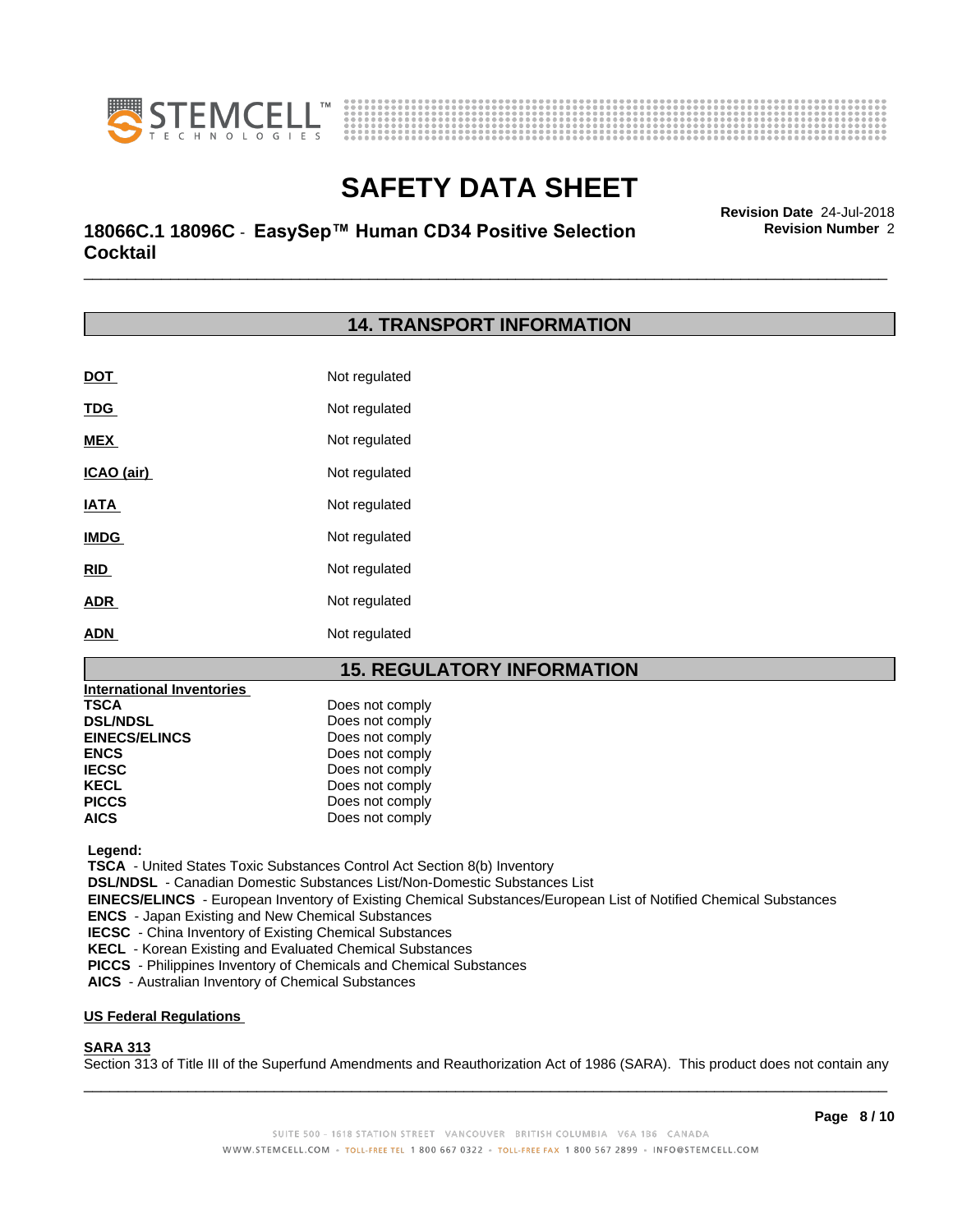



# **SAFETY DATA SHEET**<br>Revision Date 24-Jul-2018

# \_\_\_\_\_\_\_\_\_\_\_\_\_\_\_\_\_\_\_\_\_\_\_\_\_\_\_\_\_\_\_\_\_\_\_\_\_\_\_\_\_\_\_\_\_\_\_\_\_\_\_\_\_\_\_\_\_\_\_\_\_\_\_\_\_\_\_\_\_\_\_\_\_\_\_\_\_\_\_\_\_\_\_\_\_\_\_\_\_\_\_\_\_ **Revision Date** 24-Jul-2018 **18066C.1 18096C - EasySep™ Human CD34 Positive Selection Fundally Revision Number 2 Cocktail**

**Revision Number** 2

chemicals which are subject to the reporting requirements of the Act and Title 40 of the Code of Federal Regulations, Part 372.

### **SARA 311/312 Hazard Categories**

| Nο  |  |
|-----|--|
| No. |  |
| N∩  |  |
| No. |  |
| N٥  |  |
|     |  |

#### **CWA** (Clean Water Act)

This product does not contain any substances regulated as pollutants pursuant to the Clean Water Act (40 CFR 122.21 and 40 CFR 122.42).

### **CERCLA**

This material, as supplied, does not contain any substances regulated as hazardous substances under the Comprehensive Environmental Response Compensation and Liability Act (CERCLA) (40 CFR 302) or the Superfund Amendments and Reauthorization Act (SARA) (40 CFR 355). There may be specific reporting requirements at the local, regional, or state level pertaining to releases of this material.

#### **US State Regulations**

#### **California Proposition 65**

This product does not contain any Proposition 65 chemicals.

### **U.S. State Right-to-Know Regulations**

#### **US State Regulations**

| Chemical name            | New Jersey | <b>Massachusetts</b> | <b>Pennsylvania</b> |
|--------------------------|------------|----------------------|---------------------|
| Water                    |            |                      |                     |
| 7732-18-5                |            |                      |                     |
| Sodium Phosphate Dibasic |            | ,,                   |                     |
| 7558-79-4                |            |                      |                     |

### **U.S. EPA Label Information**

**EPA Pesticide Registration Number** Notapplicable

### **16. OTHER INFORMATION, INCLUDING DATE OF PREPARATION OF THE LAST REVISION**

**Prepared By, State Control. STEMCELL Technologies Canada Inc.** Canada Inc.